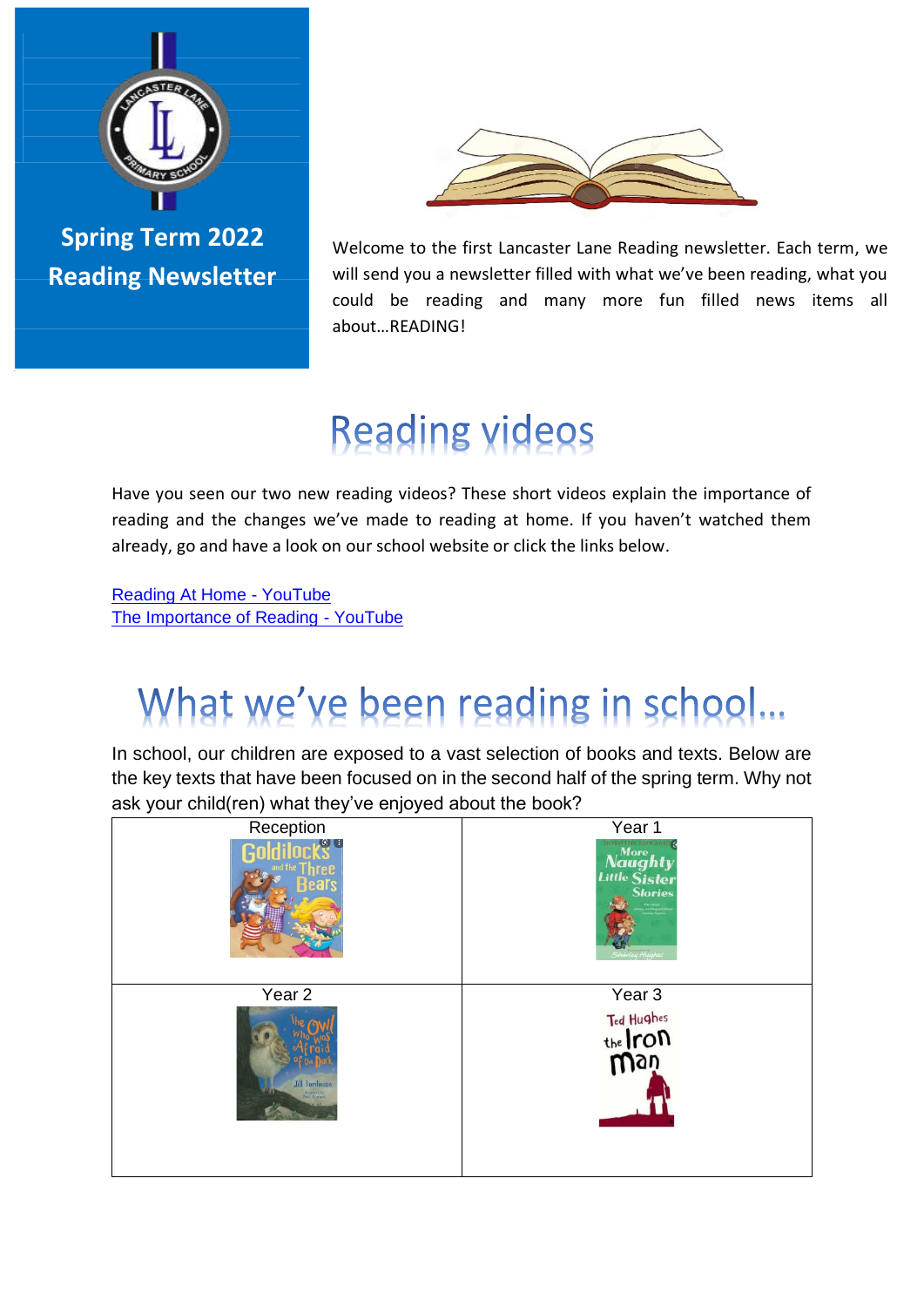

#### **Birthday Books!**

Our Birthday Book Lists are ready to go. They will be sent via Class Dojo and will be ready for using after the Easter break. Please remember it is entirely your choice whether you purchase a Birthday Book for the class library, but we do ask that sweets are no longer brought into school to celebrate birthdays. Let's make our libraries come alive with brilliant books!

## **World Book Day**

The children enjoyed sharing their favourite books with their peers during story time for World Book Day this year. We hope you have managed to spend your £1 book tokens to enjoy reading at home.

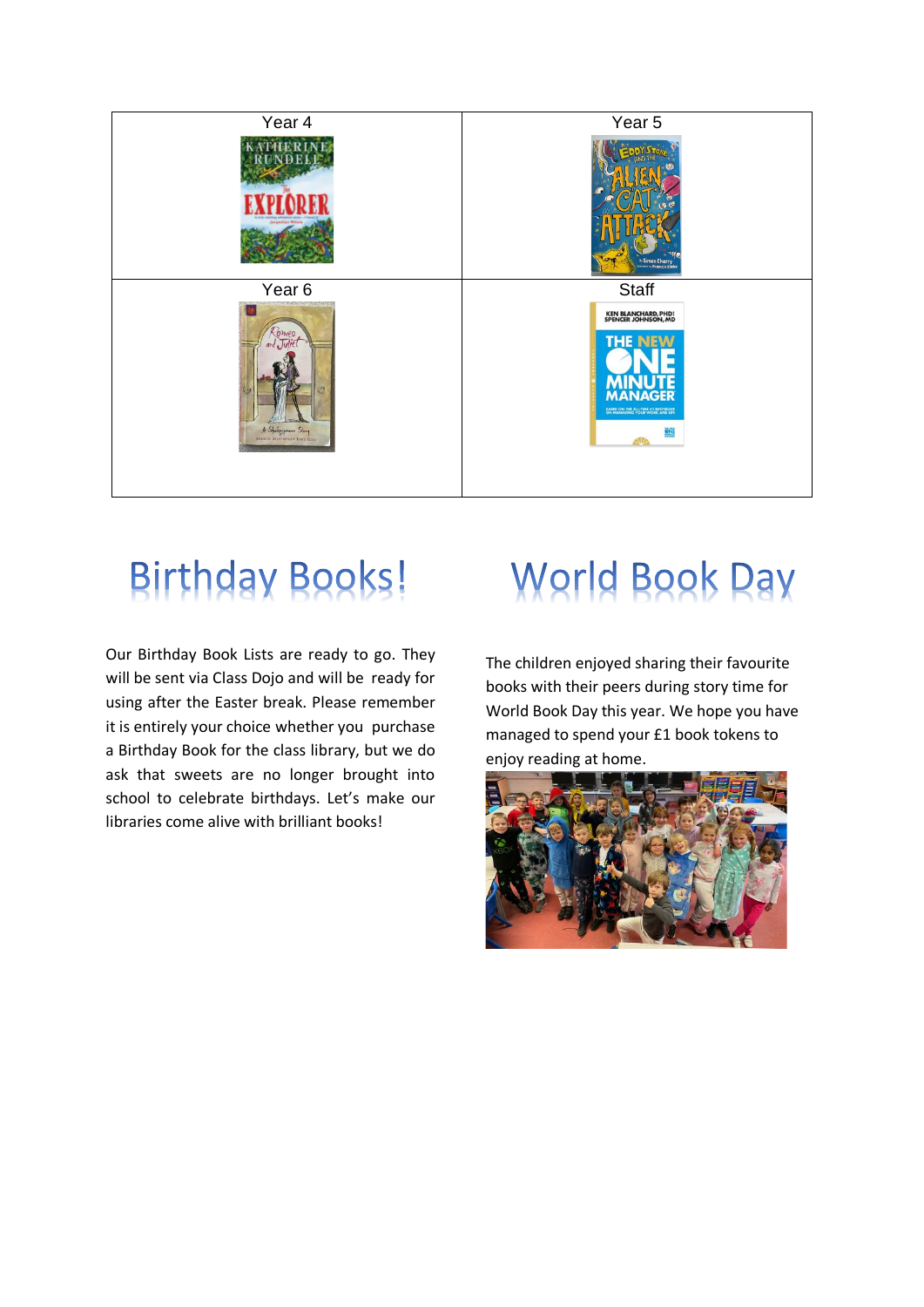## **Easter Reading Competition**

Do you ever wonder how much you read within 24 hours? It is probably more than you realise. We are setting the children a challenge to create a poster to showcase what they've read over one whole day – we think they'll amaze themselves at how much they actually do read! Entries need to be in by 3.20pm on Friday 22<sup>nd</sup> April and the winning entry will win a £25 WHSmith voucher. Have a look at Mrs Hankin's example below to help get you started…



## 7 steps to make reading at home MAGICAL

The Open University Reading for Pleasure website has lots of brilliant ideas for supporting your child at home with reading. We love this page on making reading with your child extra sparkly…

[Reading aloud to children: 7 steps to making it magical -](https://ounews.co/education-languages-health/childhood-youth/reading-with-children-7-steps-to-making-it-magical/) OU News

## **Recommended Reads**

We have lined up some super picture fiction books which we think you'll enjoy! Let us know what you think.

#### **Reception and KS1 (Years 1 and 2)**



Coming to England *by Floella Benjamin*